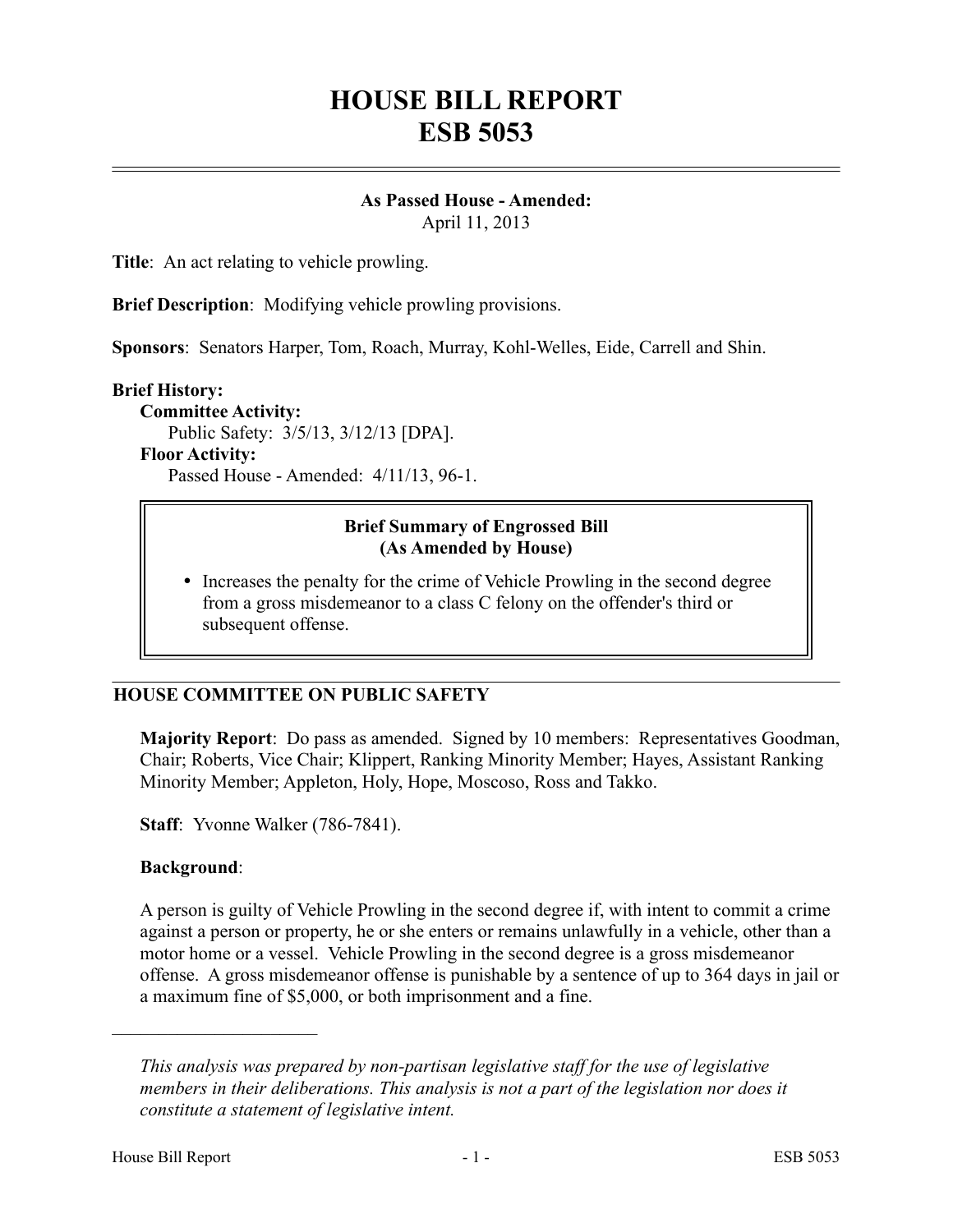Generally, gross misdemeanor offenses do not count as part of an offender's score when calculating his or her standard sentence range. However, in the case of multiple prior convictions for the purpose of computing an offender's score, if the present conviction is for an offense involving Theft of a Motor Vehicle, Possession of a Stolen Motor Vehicle, or Taking a Motor Vehicle without Permission, an offender receives:

- one point for each prior conviction involving Vehicle Prowling in the second degree; and
- three points for each prior conviction involving Theft of a Motor Vehicle, Possession of a Stolen Motor Vehicle, or Taking a Motor Vehicle without Permission.

The statutory maximum sentence for a class C felony offense is five years in prison and a \$10,000 fine.

# **Summary of Amended Bill**:

On the third and subsequent convictions, the crime of Vehicle Prowling in the second degree is increased to a seriousness level IV, class C felony offense. A third or subsequent conviction means that a person has been previously convicted on at least two separate occasions of Vehicle Prowling in the second degree. Multiple counts of a Vehicle Prowling offense do not count as separate offenses for the purposes of charging as a felony offense if: (1) the multiple counts of the Vehicle Prowling offenses are charged in the same charging document; or (2) the multiple counts of Vehicle Prowling offenses are based on the same date of occurrence.

# **Appropriation**: None.

**Fiscal Note**: Available.

**Effective Date of Amended Bill**: The bill takes effect 90 days after adjournment of the session in which the bill is passed.

## **Staff Summary of Public Testimony**:

(In support) Six years ago the Legislature enacted a bill which was designed to crack down on auto thieves. Since that time, there has been a 60 percent decrease in auto thefts and the reason for that is repeat offenders are now sitting in prison. However, now there has been a sharp spike in vehicle prowls. Criminals realized that they were going to get a stiffer penalty for taking a vehicle so now they are breaking into cars and stealing valuable contents.

Vehicle prowl is not a simple "smash and grab" crime. Car prowlers have groups of their friends scout for certain items in cars for the purpose of reselling. The Internet has provided a new and convenient venue for offenders to sell stolen items.

Between 2010 and 2013, over 2,000 car prowl crimes were reported in the City of Everett. This crime has a disproportionate impact on students and low-income persons. This bill has an indeterminate low cost and its passage will help reduce insurance claims. It will also put